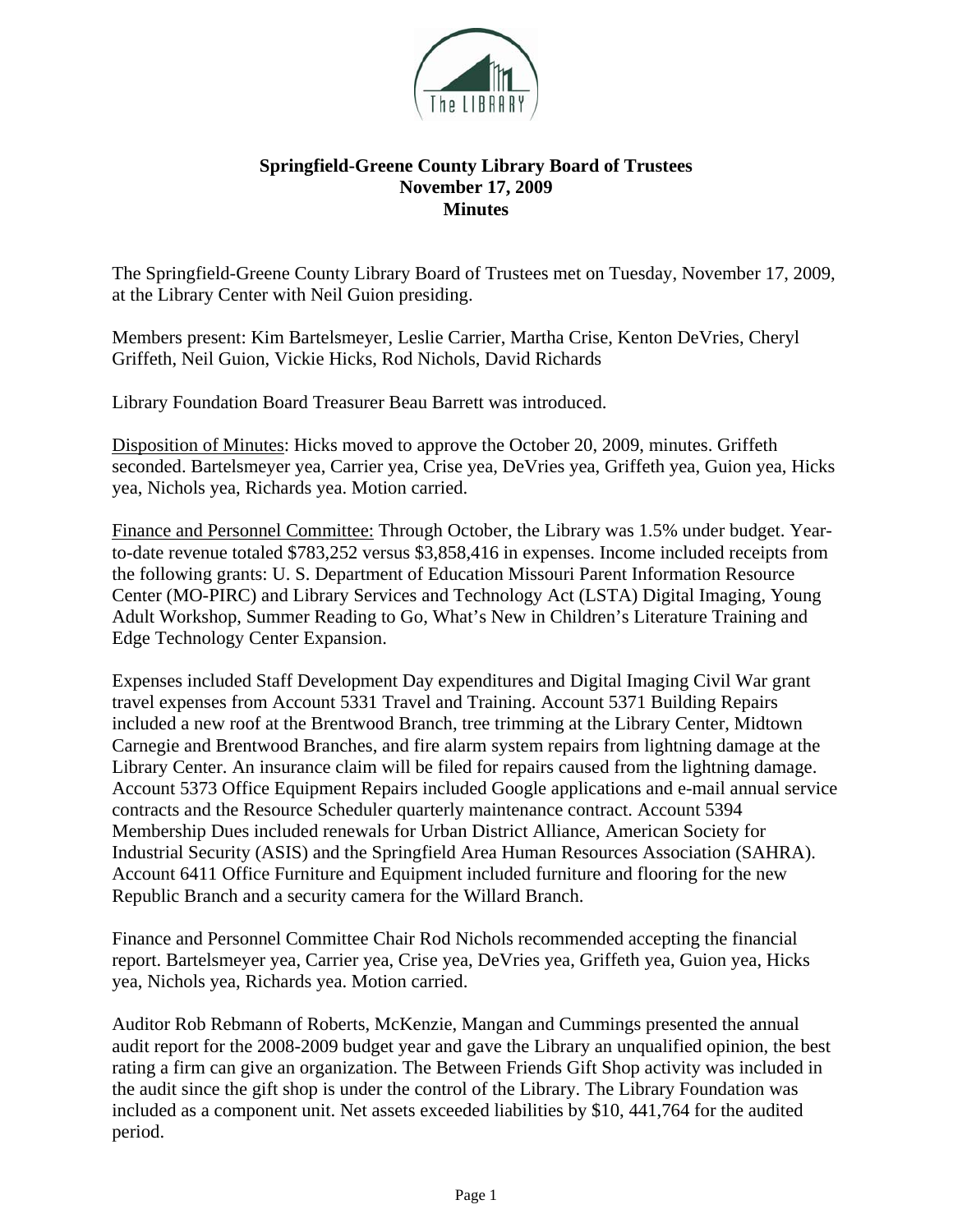The firm's management letter noted that several invoices selected had not been completely marked as having been approved for payment. To strengthen controls over the Library's expenditures, auditors recommend that invoices presented for payment contain an approved signature/initial by an administrator prior to each invoice being processed and paid.

Information Technology Manager David Patillo will order additional licenses for the PaperWise document management software to allow individual logins for the Collection Services Department to electronically approve books and materials invoices.

Buildings and Grounds Committee: The tuck pointing on brick and stone at the Midtown Carnegie Branch has been repaired, and the roof repairs are almost completed.

One of the two Bookmobile air conditioners stopped working, and fortunately repairs will not be needed until next year. Staff will prepare a Request for Proposal (RFP) to get specific pricing for a new vehicle. Library Foundation Board Trustee Andrew Tasset will chair the fundraising efforts to pay for a new Bookmobile.

The electrical system was tested while the Library was closed on Veteran's Day to determine the reasons for recent lightning strikes. No definitive explanation was found; however, repairs were made to the light pole that was the entry site of the last strike.

An amendment to the Republic Branch lease is being prepared outlining the amount and date lease payments will begin.

A strategic planning meeting for the Board will be scheduled in January. The Board will discuss priorities for facilities, services, staffing, collections, technology and maintenance to be included in the next five-year strategic plan.

Programs, Services and Technology Committee: Training Coordinator Jazy Mihalik gave an overview of public and staff training at the Edge as part of the strategic planning reports. The committee will present a condensed report as part of the Board education at a future Board meeting.

Circulation in October increased 1.2% with 325,802 materials circulating systemwide. Total branch traffic decreased 4.2% with 162,897 patron visits. The Republic Branch had limited service while transitioning to their new facility. Systemwide, 1,847 groups used the meeting rooms with an attendance of 10,557. There were 225,856 searches from the Library's electronic products. The Web server recorded a total of 1,461,211 page views by 85,598 visitors during October.

Report of the Director: The grand opening of the new Republic Branch facility was held on Saturday, October 31. Presiding County Commissioner Dave Coonrod presented the Library with a resolution. To date, the Library Foundation's Buy-a-Book fund-raising campaign totaled \$875. A recent edition of the *Springfield Business Journal* pictured Branch Manager Kim Flores at the new Republic Branch.

On November 7 the Library Center celebrated 10 years of operations. Several Board members serving during that time period attended the anniversary activities. To date, the Library Foundation's \$10 for 10 years fund-raising campaign totaled \$295.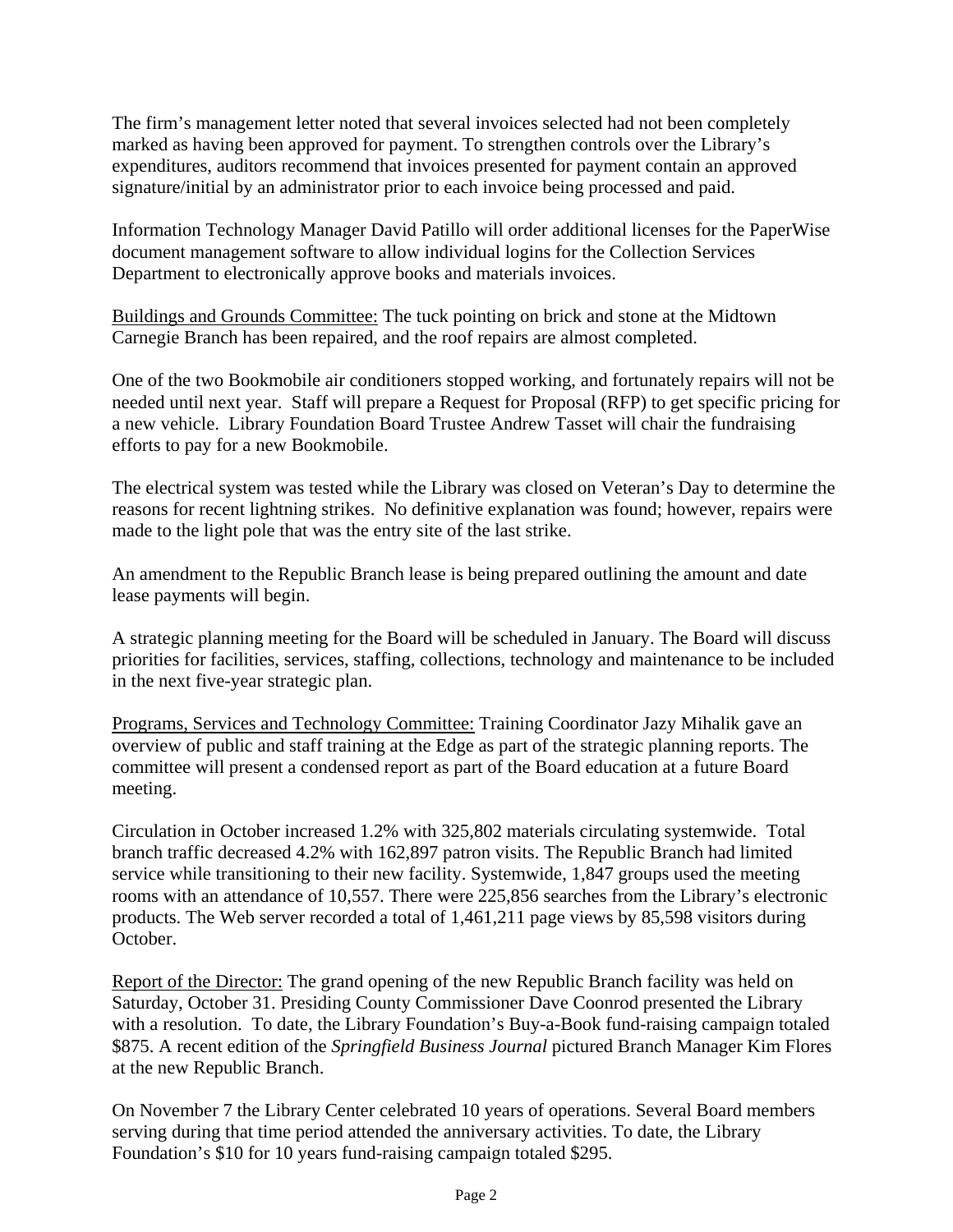The Friends of the Library had a successful Fall Book Sale in October with sales totaling more than \$105,000.

Executive Director Regina G. Cooper, Human Resources Manager Lori Strawhun and Business Office Manager Debbie Eckert attended the Missouri Local Government Employees Retirement System (LAGERS) annual meeting. At June 30, 2009, the system had a funded status of 80%. Staff appreciates the defined benefit plan provided for the full-time employees.

Cooper attended the True North 2009 Enrichment Series for women. The series included presentations on nonverbal communication and getting organized.

Trustee Leslie Carrier, Associate Director of Public Services Jim Schmidt and Regina Cooper attended the Turning the Page advocacy training in St. Louis sponsored by the Bill and Melinda Gates Foundation.

Historian Brian Grubbs recently discovered 207 pages of documents to add to the Community and Conflict Web site at Navarro College in Corsicana, Texas.

Brentwood Branch Children's Department Manager Erin Gray gave a lecture on Laura Ingalls Wilder's *Little House on the Prairie* books prior to the performance of the musical at the Juanita K. Hammons Hall for the Performing Arts.

Staff Development Day was held on Columbus Day, October 12. Staff expressed their thanks and appreciation for the opportunity to attend Veterans' Day activities with their families.

Cooper will participate in the *Springfield Business Journal*'s 12 People You Need to Know in 2010 program as well as the Community Advisory Council for the Junior League of Springfield.

November programs included the Reading Pals program at the Republic Branch and the First Friday Art Walk at the Park Central Branch.

Community Relations Director Kathleen O'Dell featured the United Way 2-1-1 resources in her *News-Leader* column on November 15. In 2008, Greene County calls to 2-1-1 totaled 1,066 and so far in 2009 the Call Center has received 2,187 calls.

The job kiosk located at the Midtown Carnegie Branch has been used by 3,714 patrons.

Board Education: Youth Services Coordinator Nancee Dahms-Stinson reviewed the SWOT analysis for the programming strategic planning committee. She highlighted the strengths, weaknesses, opportunities and threats for programming as well as reviewed the committee's goals. The Library has strong programming partnerships with community agencies and businesses. Funds for many programs are provided through grants from the Friends of the Library, Library Foundation, Missouri State Library and other grant opportunities. Only a small portion of the Library's budget is designated for programming. Goals include developing tools to determine community needs and for collecting feedback from audiences, presenters and partners. The committee will also determine what statistics and program information is needed to provide richer reports for administration, Board and stakeholders. Reports and statistics collected are also used when applying for grants.